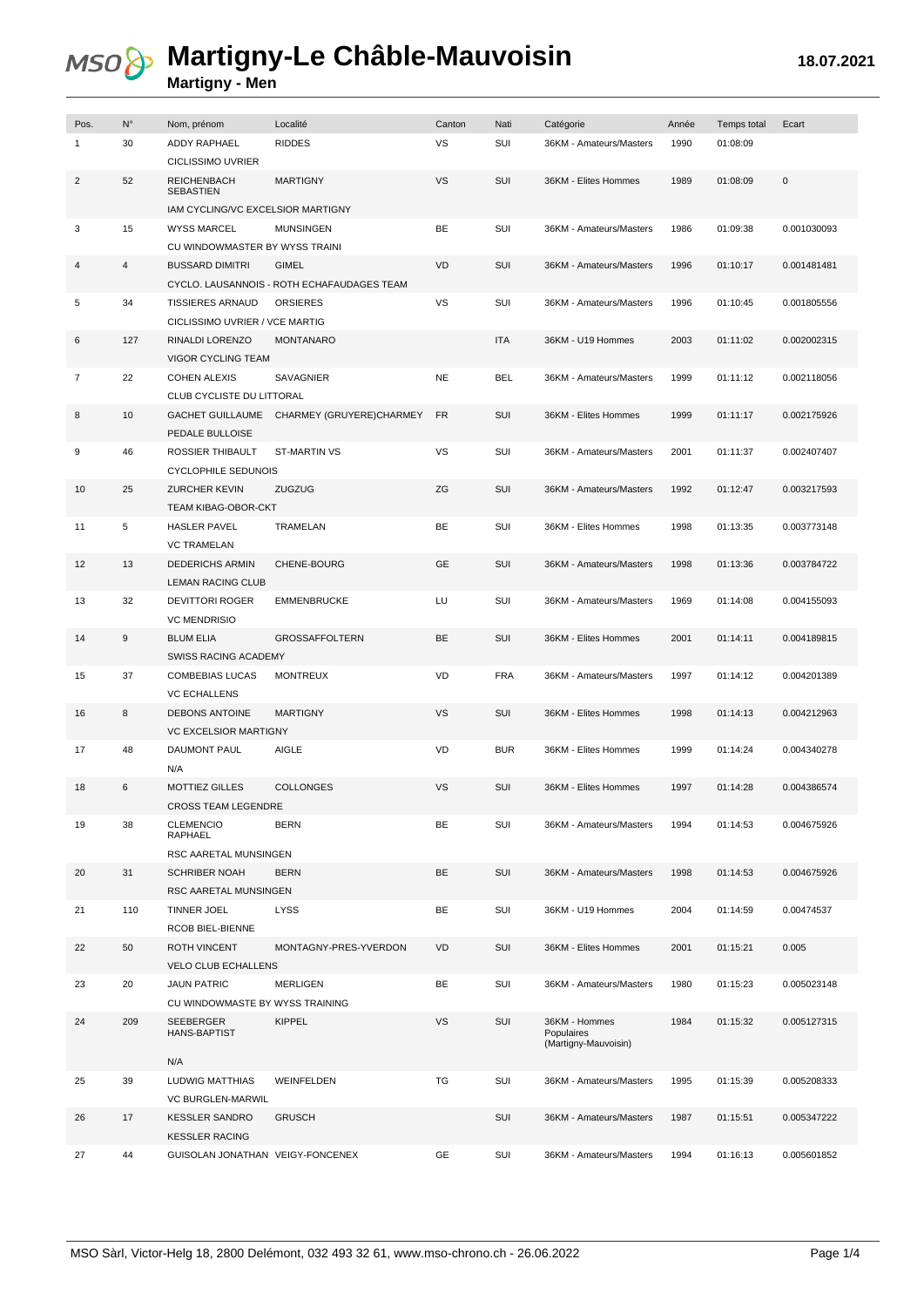## **Martigny-Le Châble-Mauvoisin**

**Martigny - Men**

| Pos. | $N^{\circ}$    | Nom, prénom                                               | Localité                                 | Canton    | Nati       | Catégorie                                           | Année | Temps total | Ecart       |
|------|----------------|-----------------------------------------------------------|------------------------------------------|-----------|------------|-----------------------------------------------------|-------|-------------|-------------|
|      |                | COGES SOGECOMA AKROS CT                                   |                                          |           |            |                                                     |       |             |             |
| 28   | 111            | <b>CHERKI SALAH</b><br><b>CML</b>                         | AIGLE                                    | <b>VD</b> |            | 36KM - U19 Hommes                                   | 2003  | 01:16:33    | 0.005833333 |
| 29   | 26             | <b>ZILTENER MORITZ</b><br><b>VC ESCHENBACH</b>            | <b>ALTENDORF</b>                         | SZ        | SUI        | 36KM - Amateurs/Masters                             | 2002  | 01:16:37    | 0.00587963  |
| 30   | 3              | JENELTEN JEREMIAS<br><b>VC OBERWALLIS</b>                 | <b>BITSCH</b>                            | <b>VS</b> | SUI        | 36KM - Elites Hommes                                | 1999  | 01:16:43    | 0.005949074 |
| 31   | 33             | <b>DEBONS GUERIN</b>                                      | <b>SION</b>                              | VS        | SUI        | 36KM - Amateurs/Masters                             | 1997  | 01:16:51    | 0.006041667 |
|      |                | CYCLOPHILE SEDUNOIS / AMCB                                |                                          |           |            |                                                     |       |             |             |
| 32   | 132            | WUTHRICH EMANUEL SUTZ-LATTRIGEN<br><b>RC OLYMPIA BIEL</b> |                                          | BE        | SUI        | 36KM - U19 Hommes                                   | 2003  | 01:17:03    | 0.006180556 |
| 33   | 211            | <b>GACHET NICOLAS</b><br>PEDALE BULLOISE                  | <b>PRINGY</b>                            | <b>FR</b> | SUI        | 36KM - Hommes<br>Populaires<br>(Martigny-Mauvoisin) | 1982  | 01:17:24    | 0.006423611 |
| 34   | 2              | <b>BOUTOPOULOS</b>                                        | ZURICH                                   | ZH        | GRE        | 36KM - Elites Hommes                                | 1996  | 01:17:35    | 0.006550926 |
|      |                | <b>GEORGIOS</b><br>A.S.ALFA KALLITHEAS                    |                                          |           |            |                                                     |       |             |             |
| 35   | 18             |                                                           |                                          | SG        | SUI        |                                                     |       |             |             |
|      |                | DOBLER KENNY                                              | <b>RIEDEN</b>                            |           |            | 36KM - Amateurs/Masters                             | 2001  | 01:17:46    | 0.006678241 |
|      |                |                                                           | VC ESCHENBACH/ACTIVE SPORTMANAGEMENT     |           |            |                                                     |       |             |             |
| 36   | 122            | <b>MULLER JONAS</b><br><b>VC SURSEE</b>                   | <b>OBERKIRCH</b>                         | LU        | SUI        | 36KM - U19 Hommes                                   | 2004  | 01:17:58    | 0.00681713  |
| 37   | 126            | <b>RUSSENBERGER</b><br>WANJA                              | <b>MERISHAUSEN</b>                       | SH        | SUI        | 36KM - U19 Hommes                                   | 2003  | 01:18:11    | 0.006967593 |
|      |                | RV MERISHAUSEN                                            |                                          |           |            |                                                     |       |             |             |
| 38   | 43             | <b>FURRER ROBIN</b>                                       | <b>HURDEN</b>                            | SZ        | SUI        | 36KM - Amateurs/Masters                             | 2002  | 01:18:19    | 0.007060185 |
|      |                | <b>VC MENDRISIO</b>                                       |                                          |           |            |                                                     |       |             |             |
| 39   | 124            | <b>HEEB NEIL</b><br>TROPICAL DEVELOPMENT TEAM             | <b>ROTHRIST</b>                          | AG        | SUI        | 36KM - U19 Hommes                                   | 2003  | 01:18:27    | 0.007152778 |
| 40   | 42             | <b>GEBRELIBANOS</b><br><b>BERIHU</b>                      | <b>WICHTRACH</b>                         | BE/JB     | ERI        | 36KM - Amateurs/Masters                             | 1998  | 01:18:32    | 0.007210648 |
|      |                | RSC AARETAL MUNSINGEN                                     |                                          |           |            |                                                     |       |             |             |
| 41   | 128            | <b>TRUCCO MATTEO</b>                                      | <b>GENOVA</b>                            |           | <b>ITA</b> | 36KM - U19 Hommes                                   | 2003  | 01:18:32    | 0.007210648 |
|      |                | <b>VIGOR CYCLING TEAM</b>                                 |                                          |           |            |                                                     |       |             |             |
| 42   | 14             | <b>BRUNNER MARCUS</b><br><b>TAURUS</b>                    | <b>BRIG</b>                              | <b>VS</b> | SUI        | 36KM - Amateurs/Masters                             | 2002  | 01:18:54    | 0.007465278 |
| 43   | 51             | <b>DUFAUX LOIS</b>                                        | <b>OLLON</b>                             | <b>VD</b> | SUI        | 36KM - Elites Hommes                                | 1998  | 01:19:30    | 0.007881944 |
|      |                |                                                           | TEAM DOM CYCLE/ MONTREUX RENNAZ CYCLISME |           |            |                                                     |       |             |             |
| 44   | 36             | <b>CID NOAN</b>                                           | <b>ECLEPENS</b>                          | VD        | SUI        | 36KM - Amateurs/Masters                             | 2001  | 01:19:43    | 0.008032407 |
|      |                | <b>VS COSSONAY</b>                                        |                                          |           |            |                                                     |       |             |             |
| 45   | 208            | PERRAUDIN REMY                                            | TATROZ                                   | <b>FR</b> | SUI        | 36KM - Hommes<br>Populaires<br>(Martigny-Mauvoisin) | 1997  | 01:19:47    | 0.008078704 |
|      |                | CYCLOMANIACS                                              |                                          |           |            |                                                     |       |             |             |
| 46   | $\overline{1}$ | STEINER HEFTI<br><b>THOMAS</b><br><b>RSC AARETAL</b>      | <b>BERN</b>                              | BE        | SUI        | 36KM - Elites Hommes                                | 2000  | 01:21:05    | 0.008981481 |
| 47   | 227            | <b>GASSER ARNAUD</b>                                      | <b>VERBIER</b>                           | VS        | SUI        | 36KM - Hommes                                       | 1996  | 01:21:29    | 0.009259259 |
|      |                |                                                           |                                          |           |            | Populaires<br>(Martigny-Mauvoisin)                  |       |             |             |
|      |                | MOUNTAIN PERFORMANCE                                      |                                          |           |            |                                                     |       |             |             |
| 48   | 129            | PRADELLA ZENITH<br>VELO CLUB LUGANO                       | CAMORINO                                 | TI        | SUI        | 36KM - U19 Hommes                                   | 2004  | 01:21:45    | 0.009444444 |
| 49   | 231            | <b>HIRSIG LUCAS</b>                                       | LA CHAUX-DE-FONDS                        | <b>NE</b> | SUI        | 36KM - Hommes<br>Populaires                         | 1986  | 01:22:44    | 0.010127315 |
|      |                |                                                           |                                          |           |            | (Martigny-Mauvoisin)                                |       |             |             |
|      |                | VC EDELWEISS LE LOCLE                                     |                                          |           |            |                                                     |       |             |             |
| 50   | 228            | PELLOUCHOUD<br>MATHIEU                                    | <b>MONTHEY</b>                           | <b>VS</b> | SUI        | 36KM - Hommes<br>Populaires<br>(Martigny-Mauvoisin) | 1994  | 01:22:52    | 0.010219907 |
|      |                | N/A                                                       |                                          |           |            |                                                     |       |             |             |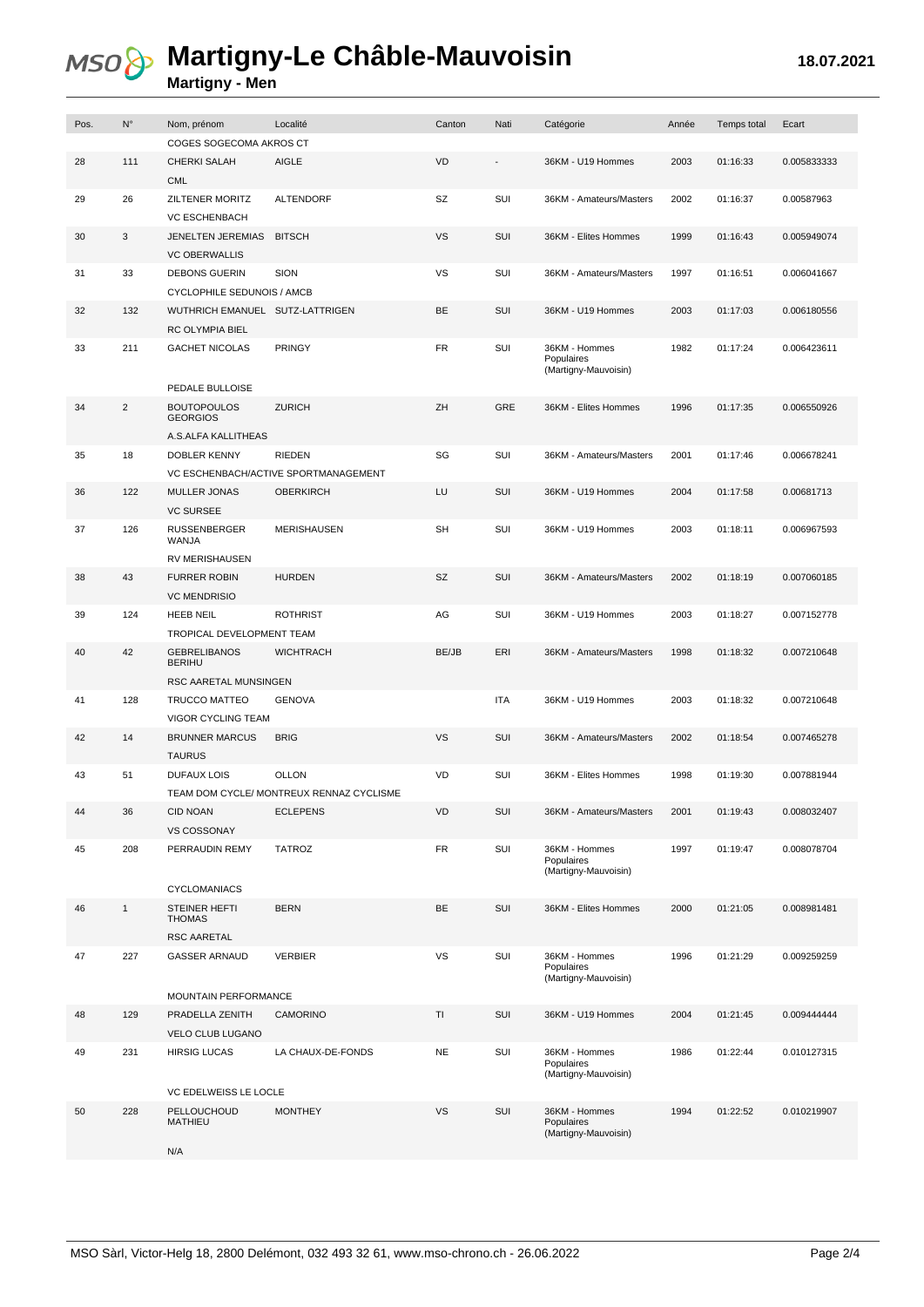# **MSO & Martigny-Le Châble-Mauvoisin**

**Martigny - Men**

| Pos. | $\mathsf{N}^\circ$ | Nom, prénom                                               | Localité          | Canton    | Nati           | Catégorie                                           | Année | Temps total | Ecart       |
|------|--------------------|-----------------------------------------------------------|-------------------|-----------|----------------|-----------------------------------------------------|-------|-------------|-------------|
| 51   | 216                | <b>KWASNICKI</b><br>WLADYSLAW<br>N/A                      | LANGNAU AM ALBIS  | ZH        | POL            | 36KM - Hommes<br>Populaires<br>(Martigny-Mauvoisin) | 1986  | 01:22:56    | 0.010266204 |
| 52   | 218                | <b>FROSSARD MATHIEU</b><br>N/A                            | <b>MURAZ</b>      |           | SUI            | 36KM - Hommes<br>Populaires<br>(Martigny-Mauvoisin) | 1992  | 01:22:59    | 0.010300926 |
| 53   | 45                 | <b>CERATO GABRIELE</b><br>SPRINTER CLUB LIGNON            | PERLY             | <b>GE</b> | SUI            | 36KM - Amateurs/Masters                             | 2002  | 01:23:40    | 0.010775463 |
| 54   | 133                | <b>FURRER NILS</b><br><b>VC-MENDRISIO</b>                 | <b>HURDEN</b>     | SZ        | SUI            | 36KM - U19 Hommes                                   | 2003  | 01:23:57    | 0.010972222 |
| 55   | 214                | QUELOZ STEPHANE<br><b>GSFM</b>                            | LE NOIRMONT       | JU        | SUI            | 36KM - Hommes<br>Populaires<br>(Martigny-Mauvoisin) | 1977  | 01:24:37    | 0.011435185 |
| 56   | 225                | <b>SCHMID SILAS</b><br>N/A                                | OSTERMUNDIGEN     | BE        | SUI            | 36KM - Hommes<br>Populaires<br>(Martigny-Mauvoisin) | 1993  | 01:24:58    | 0.011678241 |
| 57   | 212                | <b>MARCHESE</b><br><b>GIUSEPPE</b><br><b>SKUALOS TEAM</b> | VILLARS-STE-CROIX | <b>VD</b> | <b>ITA</b>     | 36KM - Hommes<br>Populaires<br>(Martigny-Mauvoisin) | 1972  | 01:25:01    | 0.011712963 |
| 58   | 23                 | <b>STEINER JAN</b><br>KIBAG OBOR CKT / VC ESCHENBACH      | <b>RIEDEN</b>     | SG        | SUI            | 36KM - Amateurs/Masters                             | 1994  | 01:25:40    | 0.012164352 |
| 59   | 113                | AFIFY ABDULLA<br><b>CML</b>                               | AIGLE             | VD        | $\blacksquare$ | 36KM - U19 Hommes                                   | 2004  | 01:26:03    | 0.012430556 |
| 60   | 49                 | <b>HASLER VADIM</b><br><b>VC TRAMELAN</b>                 | TRAMELAN          | BE        | SUI            | 36KM - Amateurs/Masters                             | 2000  | 01:26:03    | 0.012430556 |
| 61   | 11                 | <b>GLUTZ FABIAN</b><br><b>VC WOHLEN</b>                   | VILLMERGEN        | AG        | SUI            | 36KM - Amateurs/Masters                             | 1996  | 01:26:46    | 0.012928241 |
| 62   | 125                | THALMANN ARMIN<br>VC SURSEE-CREABETON                     | NEUENKIRCH        | LU        | SUI            | 36KM - U19 Hommes                                   | 2004  | 01:27:30    | 0.0134375   |
| 63   | 215                | CERUTTI SERGIO                                            | <b>LES BIOUX</b>  | VD        | SUI            | 36KM - Hommes<br>Populaires<br>(Martigny-Mauvoisin) | 1963  | 01:27:48    | 0.013645833 |
|      |                    | TEAM PELLISSIER SPORT MARTIGNY                            |                   |           |                |                                                     |       |             |             |
| 64   | 206                | <b>WITZEL MARCO</b><br>N/A                                | <b>GALMIZ</b>     | <b>FR</b> | <b>GER</b>     | 36KM - Hommes<br>Populaires<br>(Martigny-Mauvoisin) | 1984  | 01:30:08    | 0.015266204 |
| 65   | 130                | <b>GUERIN MORGAN</b><br>TEAM HUMARD VELO-PASSION CHAZAL   | VAL-D'ILLIEZ      | VS        | SUI            | 36KM - U19 Hommes                                   | 2004  | 01:30:11    | 0.015300926 |
| 66   | 226                | CARBALLO<br>SEBASTIAN                                     | <b>GENEVE</b>     | <b>GE</b> | SUI            | 36KM - Hommes<br>Populaires<br>(Martigny-Mauvoisin) | 1971  | 01:31:43    | 0.016365741 |
|      |                    | VELOSOPHE                                                 |                   |           |                |                                                     |       |             |             |
| 67   | 29                 | DELALOYE JONAS<br><b>CYCLOPHILE SEDUNOIS</b>              | VILLARS-SUR-GLANE | <b>VS</b> | SUI            | 36KM - Amateurs/Masters                             | 2002  | 01:32:00    | 0.0165625   |
| 68   | 222                | <b>GEHIN CLEMENT</b><br>N/A                               | <b>OLLON</b>      | VD        | SUI            | 36KM - Hommes<br>Populaires<br>(Martigny-Mauvoisin) | 1995  | 01:32:26    | 0.016863426 |
| 69   | 203                | <b>DIND FLORIAN</b><br>N/A                                | VEVEY             | VD        | SUI            | 36KM - Hommes<br>Populaires<br>(Martigny-Mauvoisin) | 1997  | 01:33:21    | 0.0175      |
| 70   | 40                 | CHAPUY MAXIMILIEN<br><b>VC LANCY</b>                      | <b>GENEVE</b>     | <b>GE</b> | <b>FRA</b>     | 36KM - Amateurs/Masters                             | 1999  | 01:33:24    | 0.017534722 |
| 71   | 217                | <b>GUT THOMAS</b>                                         | <b>BOLLIGEN</b>   | BE        | SUI            | 36KM - Hommes<br>Populaires<br>(Martigny-Mauvoisin) | 1972  | 01:34:08    | 0.018043981 |

RSC AARETAL MUNSINGEN